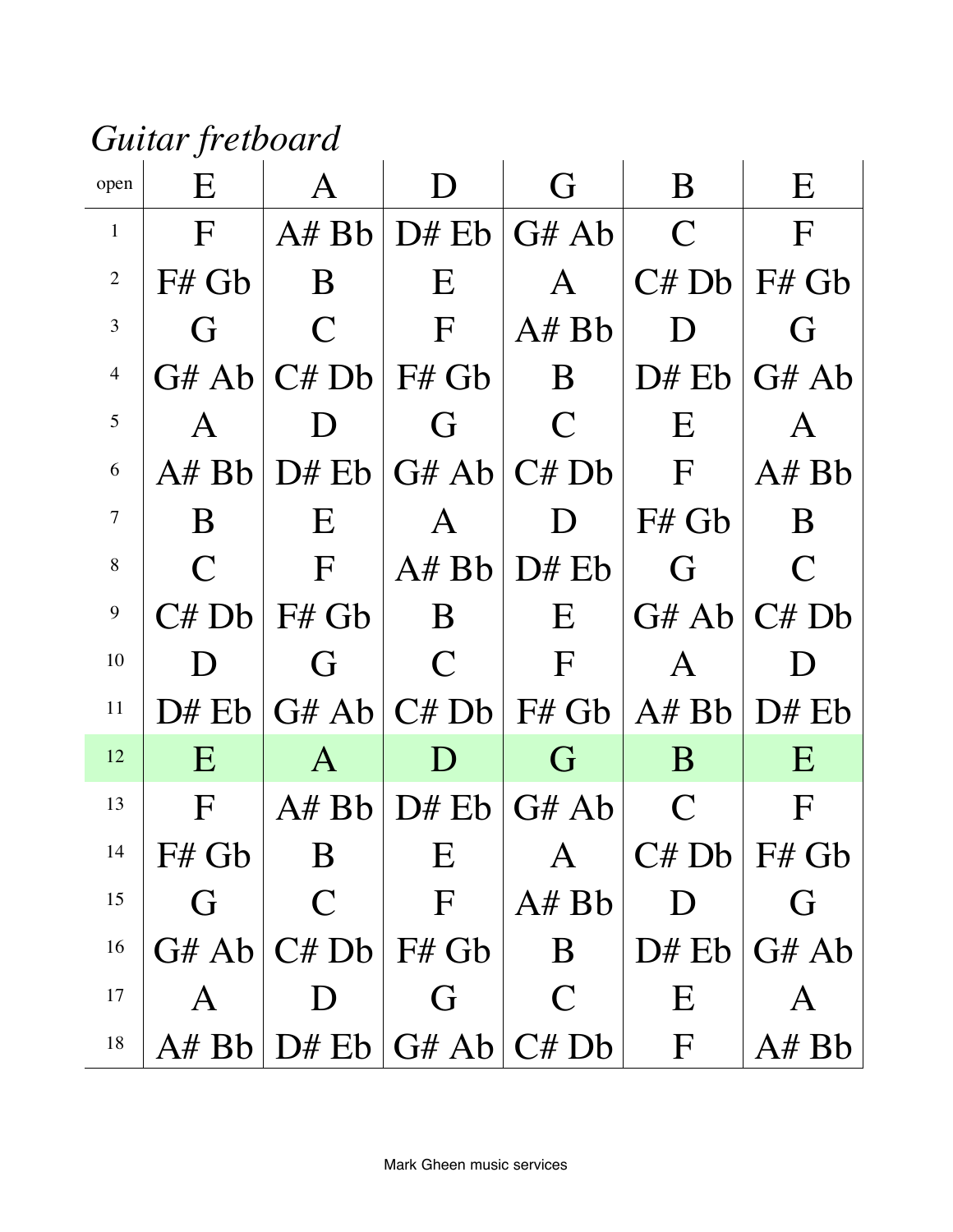## Guitar fretboard - key of  $E$

| open           | v<br>E                | $\bm{\mathsf{A}}$ | ັ<br>D | ${\bf G}$    | B     | E     |
|----------------|-----------------------|-------------------|--------|--------------|-------|-------|
| $\mathbf{1}$   | $***$                 | ***               | D#     | G#           | $***$ | $***$ |
| $\overline{2}$ | F#                    | B                 | E      | A            | C#    | F#    |
| 3              | $***$                 | ***               | $***$  | ***          | $***$ | $***$ |
| $\overline{4}$ | G#                    | C#                | F#     | B            | D#    | G#    |
| 5              | A                     | ***               | $***$  | ***          | E     | A     |
| 6              | ***                   | D#                | G#     | C#           | ***   | ***   |
| $\tau$         | B                     | E                 | A      | $***$        | F#    | B     |
| 8              | ***                   | ***               | ***    | D#           | ***   | ***   |
| 9              | C#                    | F#                | B      | E            | G#    | C#    |
| 10             | $***$                 | ***               | $***$  | ***          | A     | $***$ |
| 11             | D#                    | G#                | C#     | F#           | ***   | D#    |
| 12             | E                     | $\mathbf{A}$      | $***$  | ***          | B     | E     |
| 13             | ***                   | ***               | D#     | G#           | ***   | $***$ |
| 14             | F#                    | $\rm{B}$          | E      | $\mathbf{A}$ | C#    | F#    |
| 15             | $***$                 | $***$             | $***$  | $***$        | $***$ | $***$ |
| 16             | G#                    | C#                | F#     | B            | D#    | G#    |
| 17             | A                     | ***               | ***    | ***          | E     | Α     |
| 18             | ***                   | D#                | G#     | C#           | $***$ | $***$ |
| scale          | $E$ F# G# A B C# D# E |                   |        |              |       |       |

Mark Gheen music services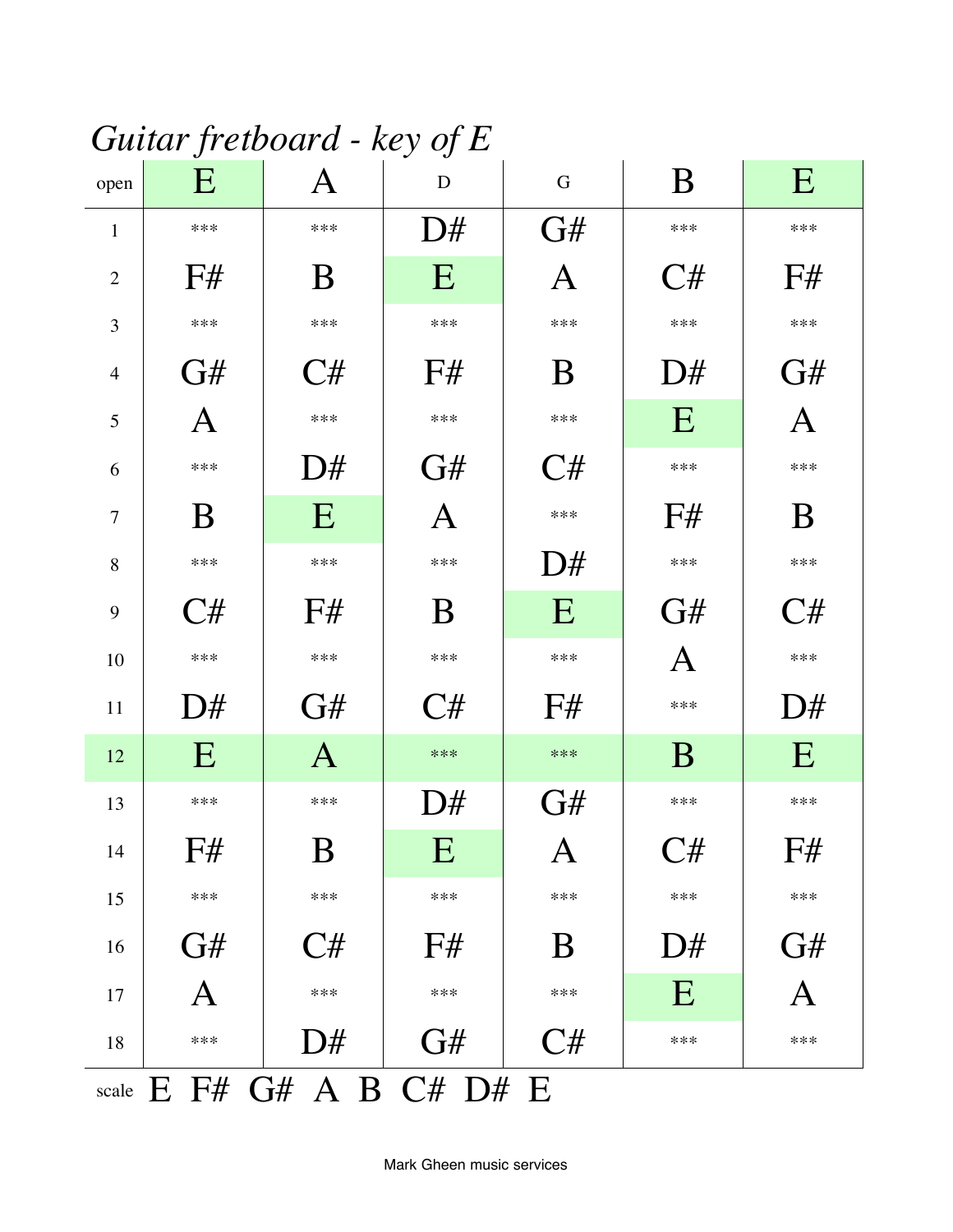# Guitar fretboard - key of A

| open           | ັ<br>E             | $\mathbf{A}$ | ◡<br>D       | $\mathbf G$  | B            | E            |
|----------------|--------------------|--------------|--------------|--------------|--------------|--------------|
| $\mathbf{1}$   | $***$              | ***          | $***$        | G#           | $***$        | $***$        |
| $\overline{2}$ | F#                 | B            | $\mathbf E$  | $\mathbf{A}$ | C#           | F#           |
| 3              | ***                | ***          | $***$        | ***          | D            | ***          |
| $\overline{4}$ | G#                 | C#           | F#           | B            | ***          | G#           |
| 5              | $\mathbf{A}$       | D            | $***$        | $***$        | E            | $\mathbf{A}$ |
| 6              | ***                | ***          | G#           | C#           | ***          | ***          |
| $\tau$         | B                  | E            | $\mathbf{A}$ | D            | F#           | B            |
| 8              | ***                | ***          | $***$        | ***          | ***          | ***          |
| 9              | C#                 | F#           | B            | E            | G#           | C#           |
| 10             | D                  | ***          | ***          | ***          | $\mathbf{A}$ | D            |
| 11             | ***                | G#           | C#           | F#           | $***$        | $***$        |
| 12             | E                  | $\mathbf{A}$ | D            | $***$        | B            | E            |
| 13             | ***                | ***          | ***          | G#           | ***          | ***          |
| 14             | F#                 | $\rm{B}$     | E            | $\mathbf{A}$ | C#           | F#           |
| 15             | $***$              | ***          | $***$        | $***$        | D            | $***$        |
| 16             | G#                 | C#           | F#           | B            | ***          | G#           |
| 17             | $\mathbf{A}$       | D            | ***          | $***$        | E            | $\mathbf{A}$ |
| 18             | ***                | ***          | G#           | C#           | $***$        | $***$        |
| scale          | A B C# D E F# G# A |              |              |              |              |              |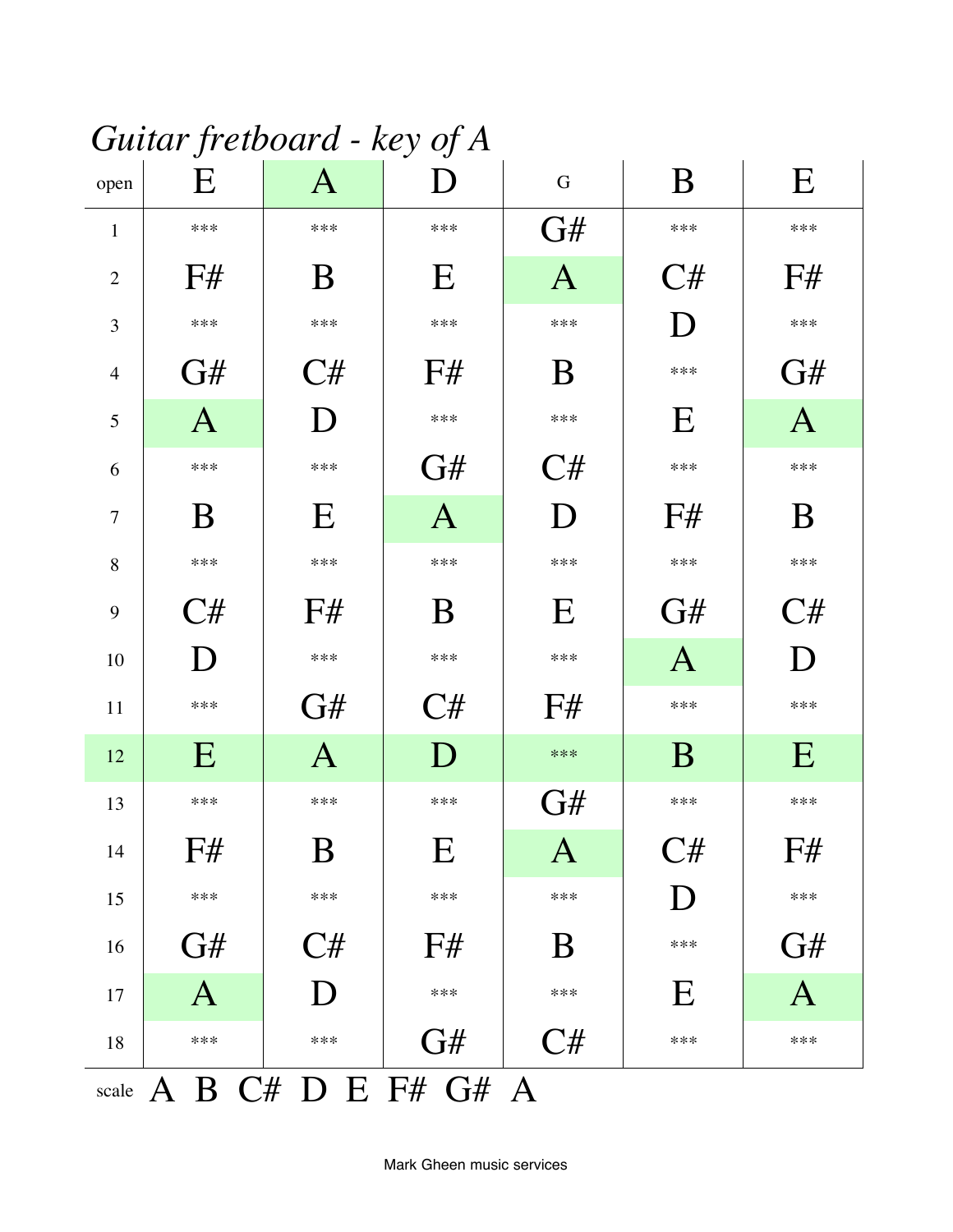## Guitar fretboard - key of D

| open           | J<br>E            | $\bf A$      | J<br>$\mathbf D$ | G                         | B     | E                         |
|----------------|-------------------|--------------|------------------|---------------------------|-------|---------------------------|
| $\mathbf{1}$   | ***               | ***          | ***              | ***                       | ***   | ***                       |
| $\overline{2}$ | F#                | B            | E                | $\boldsymbol{\mathsf{A}}$ | C#    | F#                        |
| 3              | G                 | ***          | ***              | ***                       | D     | G                         |
| $\overline{4}$ | ***               | C#           | F#               | B                         | $***$ | ***                       |
| 5              | $\bm{\mathrm{A}}$ | D            | G                | ***                       | E     | $\boldsymbol{\mathsf{A}}$ |
| 6              | ***               | ***          | ***              | C#                        | ***   | ***                       |
| $\overline{7}$ | B                 | E            | Α                | D                         | F#    | B                         |
| 8              | ***               | ***          | ***              | ***                       | G     | ***                       |
| 9              | C#                | F#           | B                | E                         | $***$ | C#                        |
| 10             | D                 | G            | ***              | ***                       | A     | D                         |
| 11             | ***               | ***          | C#               | F#                        | ***   | ***                       |
| 12             | E                 | $\mathbf{A}$ | D                | G                         | B     | E                         |
| 13             | $***$             | ***          | ***              | ***                       | $***$ | ***                       |
| 14             | F#                | $\rm{B}$     | E                | $\mathbf{A}$              | C#    | F#                        |
| 15             | G                 | ***          | $***$            | ***                       | D     | G                         |
| 16             | ***               | C#           | F#               | B                         | $***$ | ***                       |
| 17             | A                 | D            | G                | ***                       | E     | Α                         |
| 18             | ***               | ***          | ***              | C#                        | ***   | ***                       |
| scale          | D E F# G A B C# D |              |                  |                           |       |                           |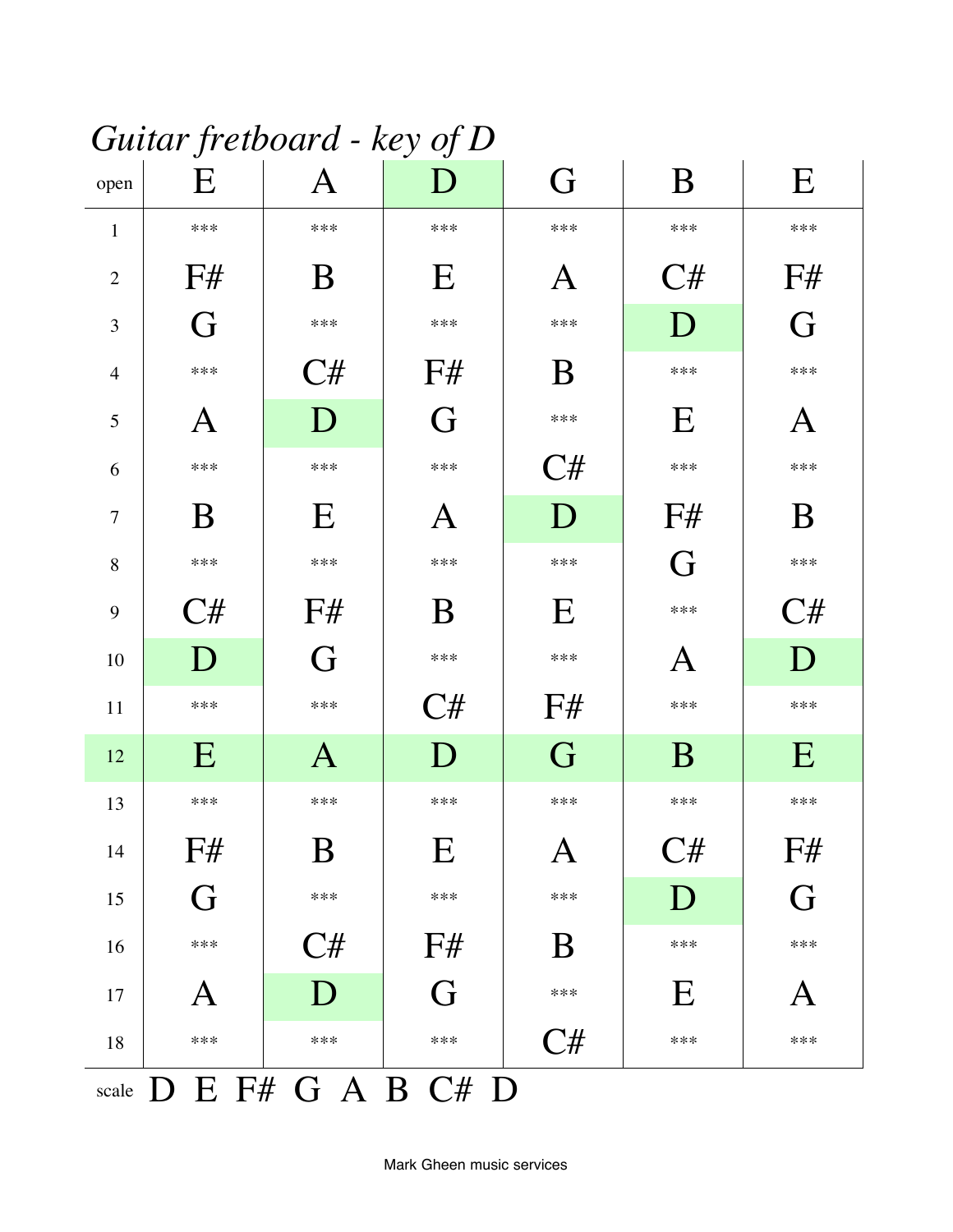## Guitar fretboard - key of G

| open           | ັ<br>E                    | $\boldsymbol{\mathsf{A}}$ | ◡<br>D       | G                         | B              | E                         |
|----------------|---------------------------|---------------------------|--------------|---------------------------|----------------|---------------------------|
| $\mathbf{1}$   | ***                       | $***$                     | ***          | ***                       | $\overline{C}$ | $***$                     |
| $\mathbf{2}$   | F#                        | B                         | E            | $\boldsymbol{\mathsf{A}}$ | ***            | F#                        |
| 3              | G                         | $\overline{\mathsf{C}}$   | $***$        | ***                       | D              | G                         |
| $\overline{4}$ | ***                       | ***                       | F#           | B                         | ***            | ***                       |
| 5              | $\boldsymbol{\mathsf{A}}$ | D                         | G            | $\overline{C}$            | E              | $\boldsymbol{\mathsf{A}}$ |
| 6              | ***                       | ***                       | $***$        | ***                       | ***            | ***                       |
| $\overline{7}$ | B                         | E                         | A            | $\mathbf D$               | F#             | B                         |
| 8              | $\mathcal{C}$             | $***$                     | $***$        | ***                       | G              | $\overline{C}$            |
| 9              | $***$                     | F#                        | B            | E                         | $***$          | $***$                     |
| 10             | D                         | G                         | $\mathsf{C}$ | ***                       | A              | D                         |
| 11             | $***$                     | $***$                     | $***$        | F#                        | $***$          | $***$                     |
| 12             | E                         | $\mathbf{A}$              | D            | G                         | B              | E                         |
| 13             | ***                       | $***$                     | $***$        | ***                       | $\overline{C}$ | $***$                     |
| 14             | F#                        | $\boldsymbol{\mathrm{B}}$ | E            | $\mathbf{A}$              | ***            | F#                        |
| 15             | G                         | $\overline{C}$            | $***$        | ***                       | D              | G                         |
| 16             | ***                       | ***                       | F#           | B                         | ***            | ***                       |
| 17             | $\bm{\mathsf{A}}$         | D                         | G            | $\mathsf{C}$              | E              | А                         |
| 18             | ***                       | $***$                     | $***$        | ***                       | ***            | $***$                     |
|                |                           | scale G A B C D E F# G    |              |                           |                |                           |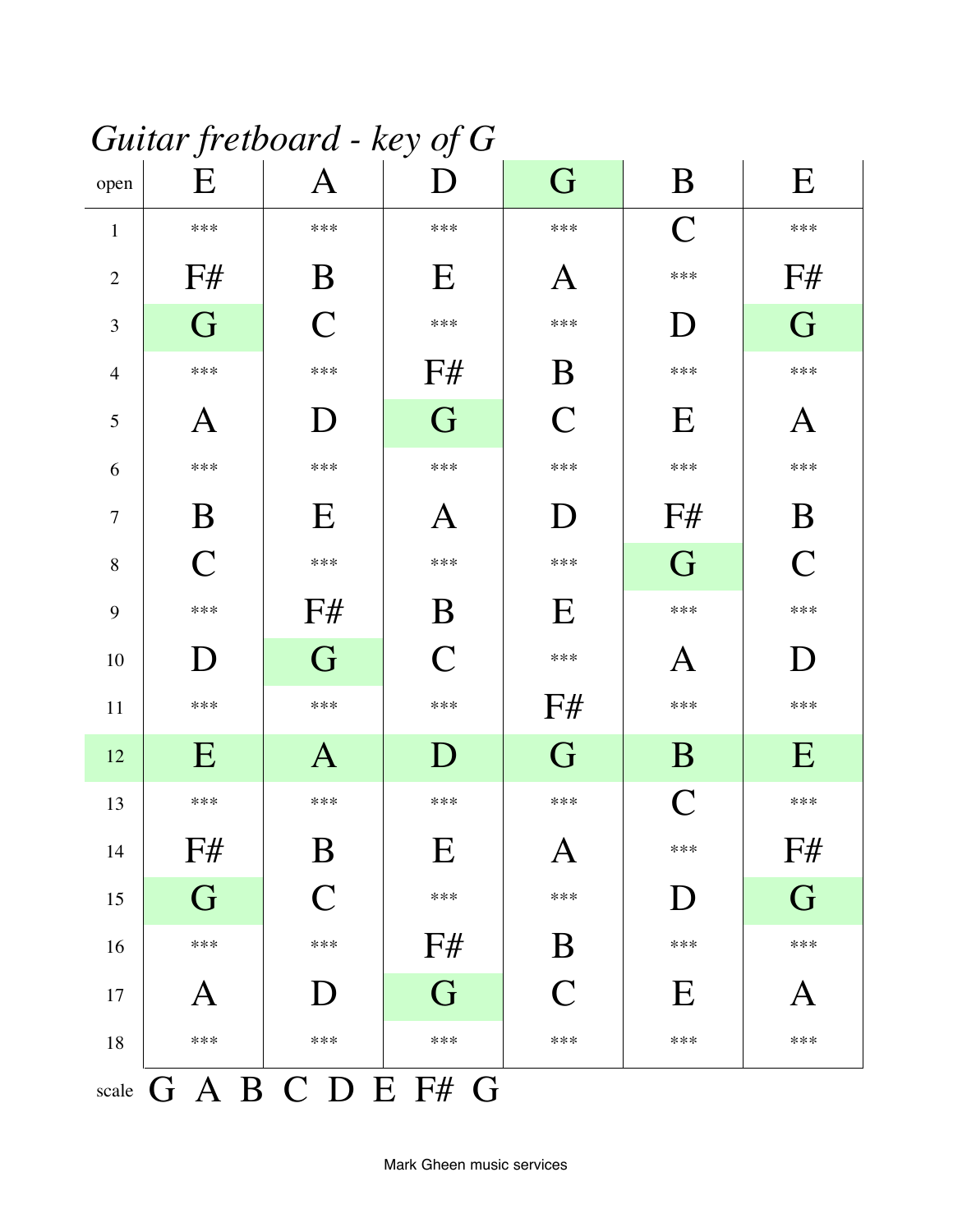## Guitar fretboard - key of  $B$

| open           | E                    | $\bm{A}$ | D                         | G        | B     | $\mathbf E$ |
|----------------|----------------------|----------|---------------------------|----------|-------|-------------|
| $\mathbf{1}$   | ***                  | ***      | D#                        | G#       | ***   | ***         |
| $\overline{2}$ | F#                   | B        | $\mathbf E$               | ***      | C#    | F#          |
| 3              | ***                  | ***      | ***                       | A#       | ***   | ***         |
| $\overline{4}$ | G#                   | C#       | F#                        | B        | D#    | G#          |
| 5              | ***                  | ***      | $***$                     | ***      | E     | $***$       |
| 6              | A#                   | D#       | G#                        | C#       | ***   | A#          |
| $\tau$         | B                    | E        | $***$                     | ***      | F#    | B           |
| 8              | $***$                | ***      | A#                        | D#       | $***$ | $***$       |
| 9              | C#                   | F#       | B                         | E        | G#    | C#          |
| 10             | ***                  | ***      | $***$                     | $***$    | $***$ | $***$       |
| 11             | D#                   | G#       | C#                        | F#       | A#    | D#          |
| 12             | E                    | $***$    | $***$                     | $***$    | B     | E           |
| 13             | ***                  | A#       | D#                        | G#       | ***   | $***$       |
| 14             | F#                   | B        | $\boldsymbol{\mathrm{E}}$ | ***      | C#    | F#          |
| 15             | ***                  | ***      | ***                       | A#       | $***$ | $***$       |
| 16             | G#                   | C#       | F#                        | $\bf{B}$ | D#    | G#          |
| 17             | $***$                | ***      | $***$                     | $***$    | E     | $***$       |
| 18             | A#                   | D#       | G#                        | C#       | ***   | A#          |
| scale          | B C# D# E F# G# A# B |          |                           |          |       |             |

Mark Gheen music services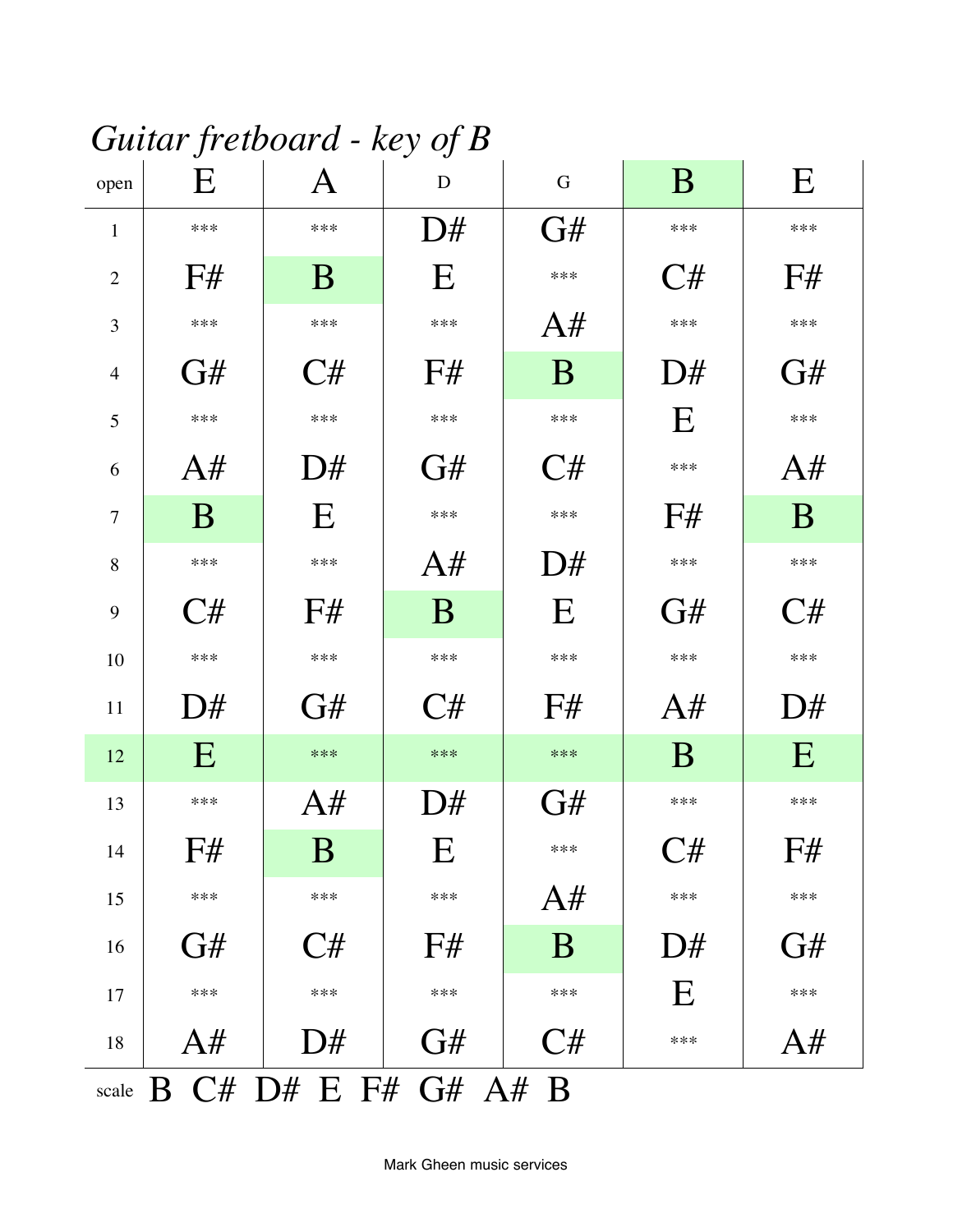## Guitar fretboard - key of C

| open                  | v<br>E        | $\bm{\mathsf{A}}$         | v<br>D      | G                         | B             | E                         |  |  |  |
|-----------------------|---------------|---------------------------|-------------|---------------------------|---------------|---------------------------|--|--|--|
| $\mathbf{1}$          | $\Gamma$      | ***                       | ***         | ***                       | $\mathcal{C}$ | $\boldsymbol{\mathrm{F}}$ |  |  |  |
| $\overline{2}$        | ***           | $\rm{B}$                  | E           | $\boldsymbol{\mathsf{A}}$ | ***           | ***                       |  |  |  |
| $\mathfrak{Z}$        | G             | $\overline{C}$            | F           | ***                       | D             | G                         |  |  |  |
| $\overline{4}$        | $***$         | ***                       | ***         | $\boldsymbol{B}$          | ***           | ***                       |  |  |  |
| $\mathfrak{S}$        | A             | $\mathbf D$               | G           | $\overline{C}$            | E             | $\bm{\mathrm{A}}$         |  |  |  |
| 6                     | ***           | ***                       | ***         | ***                       | F             | ***                       |  |  |  |
| $\overline{7}$        | B             | E                         | A           | ${\bf D}$                 | ***           | B                         |  |  |  |
| $8\,$                 | $\mathcal{C}$ | $\boldsymbol{\mathrm{F}}$ | ***         | ***                       | G             | $\overline{C}$            |  |  |  |
| 9                     | $***$         | ***                       | B           | E                         | ***           | ***                       |  |  |  |
| 10                    | D             | G                         | $\mathbf C$ | F                         | A             | D                         |  |  |  |
| $11\,$                | $***$         | ***                       | ***         | ***                       | ***           | ***                       |  |  |  |
| 12                    | E             | $\mathbf{A}$              | D           | G                         | B             | E                         |  |  |  |
| 13                    | F             | ***                       | $***$       | $***$                     | $\mathcal{C}$ | F                         |  |  |  |
| 14                    | ***           | B                         | E           | $\mathbf{A}$              | ***           | ***                       |  |  |  |
| 15                    | G             | $\overline{C}$            | $\mathbf F$ | $***$                     | D             | G                         |  |  |  |
| 16                    | $***$         | ***                       | ***         | B                         | ***           | ***                       |  |  |  |
| $17\,$                | $\bm A$       | D                         | G           | $\overline{C}$            | E             | $\bm{\mathsf{A}}$         |  |  |  |
| 18                    | ***           | ***                       | ***         | ***                       | F             | ***                       |  |  |  |
| scale C D E F G A B C |               |                           |             |                           |               |                           |  |  |  |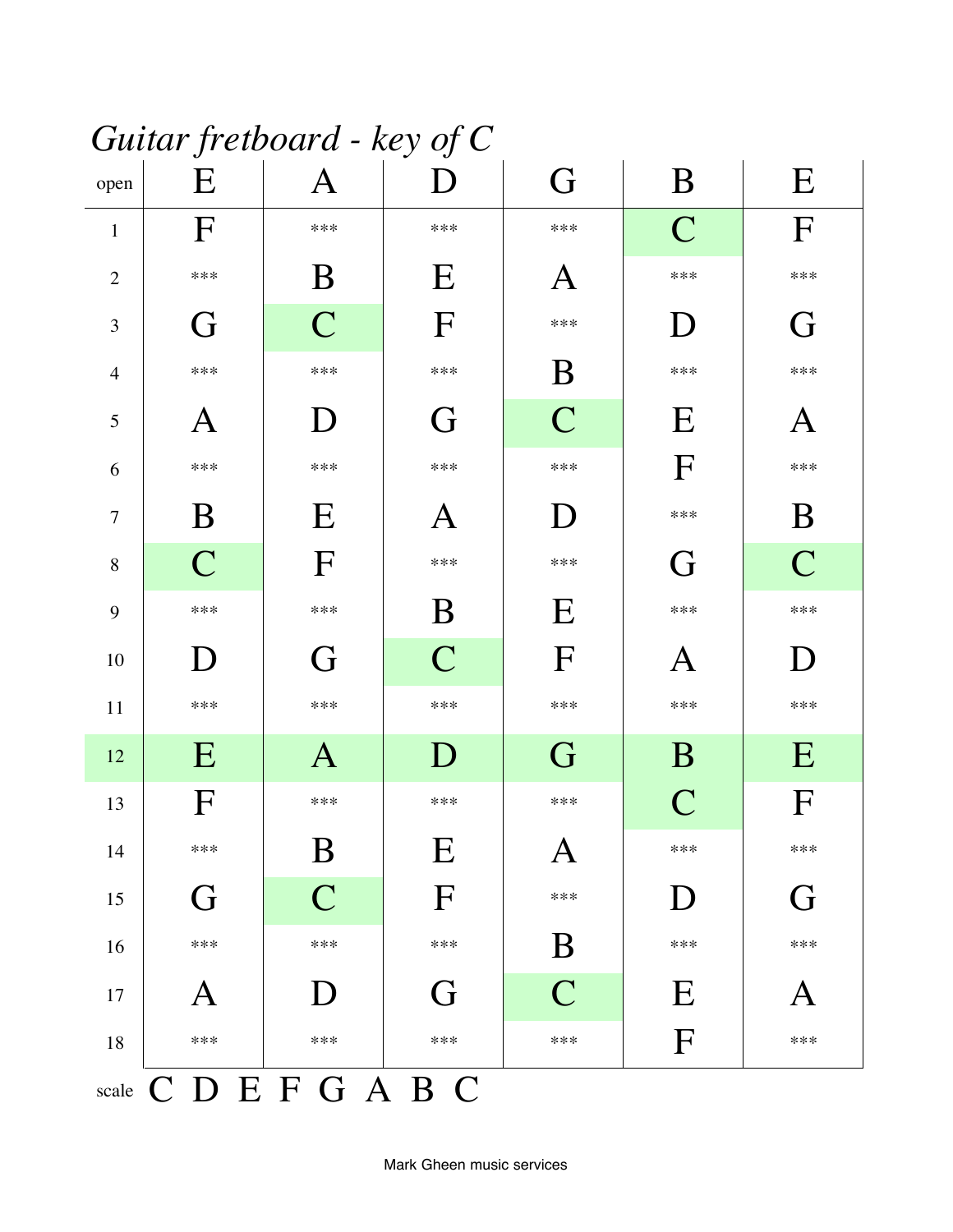## Guitar fretboard - key of  $F$

| open           | J<br>E                 | $\bm{\mathsf{A}}$ | ◡<br>D      | G                 | $\, {\bf B}$   | E                 |
|----------------|------------------------|-------------------|-------------|-------------------|----------------|-------------------|
| $\mathbf{1}$   | F                      | <b>Bb</b>         | ***         | ***               | $\mathsf{C}$   | $\mathbf{F}$      |
| $\mathbf{2}$   | $***$                  | ***               | $\mathbf E$ | $\bm{\mathsf{A}}$ | ***            | $***$             |
| 3              | G                      | C                 | F           | <b>Bb</b>         | D              | G                 |
| $\overline{4}$ | ***                    | ***               | ***         | ***               | ***            | ***               |
| 5              | A                      | $\mathbf D$       | G           | $\mathsf{C}$      | E              | $\bm{\mathsf{A}}$ |
| 6              | <b>Bb</b>              | ***               | ***         | ***               | $\mathbf{F}$   | <b>Bb</b>         |
| $\tau$         | ***                    | E                 | A           | ${\bf D}$         | ***            | ***               |
| 8              | $\mathbf C$            | $\mathbf{F}$      | <b>Bb</b>   | ***               | G              | $\mathsf{C}$      |
| 9              | $***$                  | $***$             | $***$       | E                 | $***$          | $***$             |
| 10             | D                      | G                 | $\mathbf C$ | $\mathbf F$       | A              | D                 |
| 11             | $***$                  | $***$             | $***$       | ***               | <b>Bb</b>      | $***$             |
| 12             | E                      | $\mathbf{A}$      | D           | G                 | $***$          | E                 |
| 13             | F                      | <b>Bb</b>         | ***         | ***               | $\overline{C}$ | F                 |
| 14             | $***$                  | $***$             | E           | $\mathbf{A}$      | ***            | $***$             |
| $15\,$         | G                      | $\mathsf{C}$      | F           | <b>Bb</b>         | D              | G                 |
| 16             | ***                    | ***               | ***         | ***               | ***            | ***               |
| $17\,$         | $\bm A$                | $\bf D$           | G           | $\mathsf{C}$      | E              | A                 |
| $18\,$         | <b>Bb</b>              | ***               | ***         | ***               | F              | <b>Bb</b>         |
|                | scale F G A Bb C D E F |                   |             |                   |                |                   |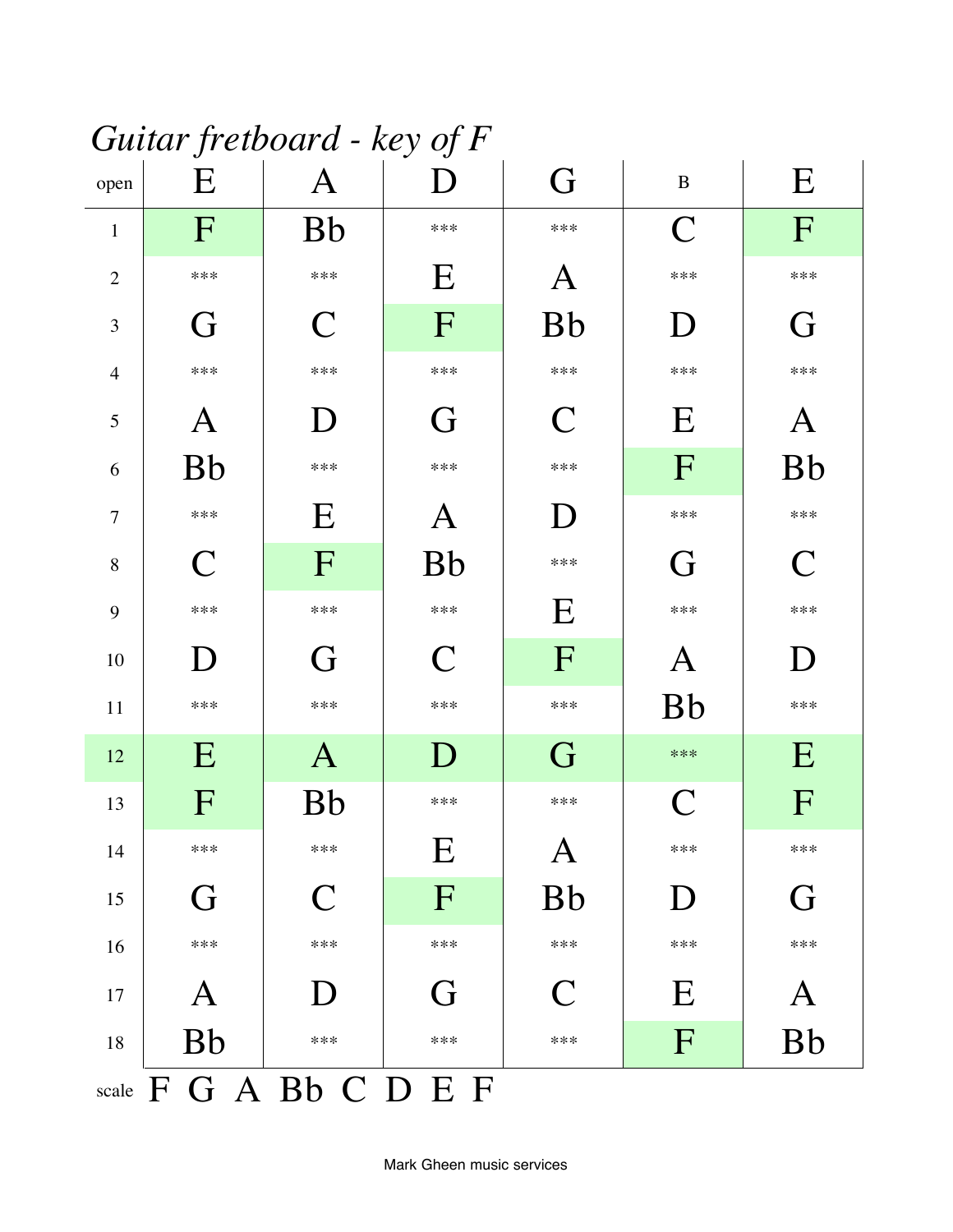#### Guitar fretboard - key of Bb

| open           | ັ<br>${\bf E}$ | $\boldsymbol{\mathsf{A}}$ |              | G             | $\, {\bf B}$              | ${\bf E}$                                                                                                      |
|----------------|----------------|---------------------------|--------------|---------------|---------------------------|----------------------------------------------------------------------------------------------------------------|
| $\mathbf{1}$   | F              | <b>Bb</b>                 | Eb           | ***           | $\mathbf C$               | $\boldsymbol{\mathrm{F}}$                                                                                      |
| $\overline{2}$ | $***$          | ***                       | $***$        | Α             | $***$                     | $***$                                                                                                          |
| 3              | G              | C                         | $\mathbf{F}$ | <b>Bb</b>     | D                         | G                                                                                                              |
| $\overline{4}$ | ***            | ***                       | $***$        | ***           | Eb                        | ***                                                                                                            |
| 5              | $\mathbf A$    | D                         | G            | $\mathcal C$  | $***$                     | A                                                                                                              |
| 6              | <b>Bb</b>      | Eb                        | $***$        | ***           | $\mathbf{F}$              | <b>Bb</b>                                                                                                      |
| $\overline{7}$ | $***$          | ***                       | A            | D             | $***$                     | $***$                                                                                                          |
| 8              | $\mathsf{C}$   | $\boldsymbol{\mathrm{F}}$ | <b>Bb</b>    | Eb            | G                         | $\mathsf{C}% _{M_{1},M_{2}}^{\alpha,\beta}(-\varepsilon)=\mathsf{C}_{M_{1},M_{2}}^{\alpha,\beta}(\varepsilon)$ |
| 9              | $***$          | ***                       | $***$        | ***           | $***$                     | $***$                                                                                                          |
|                |                |                           | $\mathbf C$  | $\mathbf{F}$  | $\boldsymbol{\mathsf{A}}$ | D                                                                                                              |
| 10             | $\mathbf{D}$   | G                         |              |               |                           |                                                                                                                |
| 11             | Eb             | ***                       | $***$        | ***           | <b>Bb</b>                 | Eb                                                                                                             |
| 12             | $***$          | $\mathbf{A}$              | D            | G             | ***                       | $***$                                                                                                          |
| 13             | $\Gamma$       | <b>Bb</b>                 | Eb           | ***           | $\mathsf{C}$              | $\mathbf{F}$                                                                                                   |
| 14             | ***            | ***                       | $***$        | $\mathbf{A}$  | $***$                     | $***$                                                                                                          |
| $15\,$         | G              | $\mathsf C$               | $\mathbf{F}$ | <b>Bb</b>     | D                         | G                                                                                                              |
| 16             | ***            | ***                       | ***          | ***           | Eb                        | ***                                                                                                            |
| $17\,$         | $\bm{A}$       | D                         | G            | $\mathcal{C}$ | ***                       | A                                                                                                              |
| $18\,$         | <b>Bb</b>      | Eb                        | ***          | ***           | $\mathbf{F}$              | <b>Bb</b>                                                                                                      |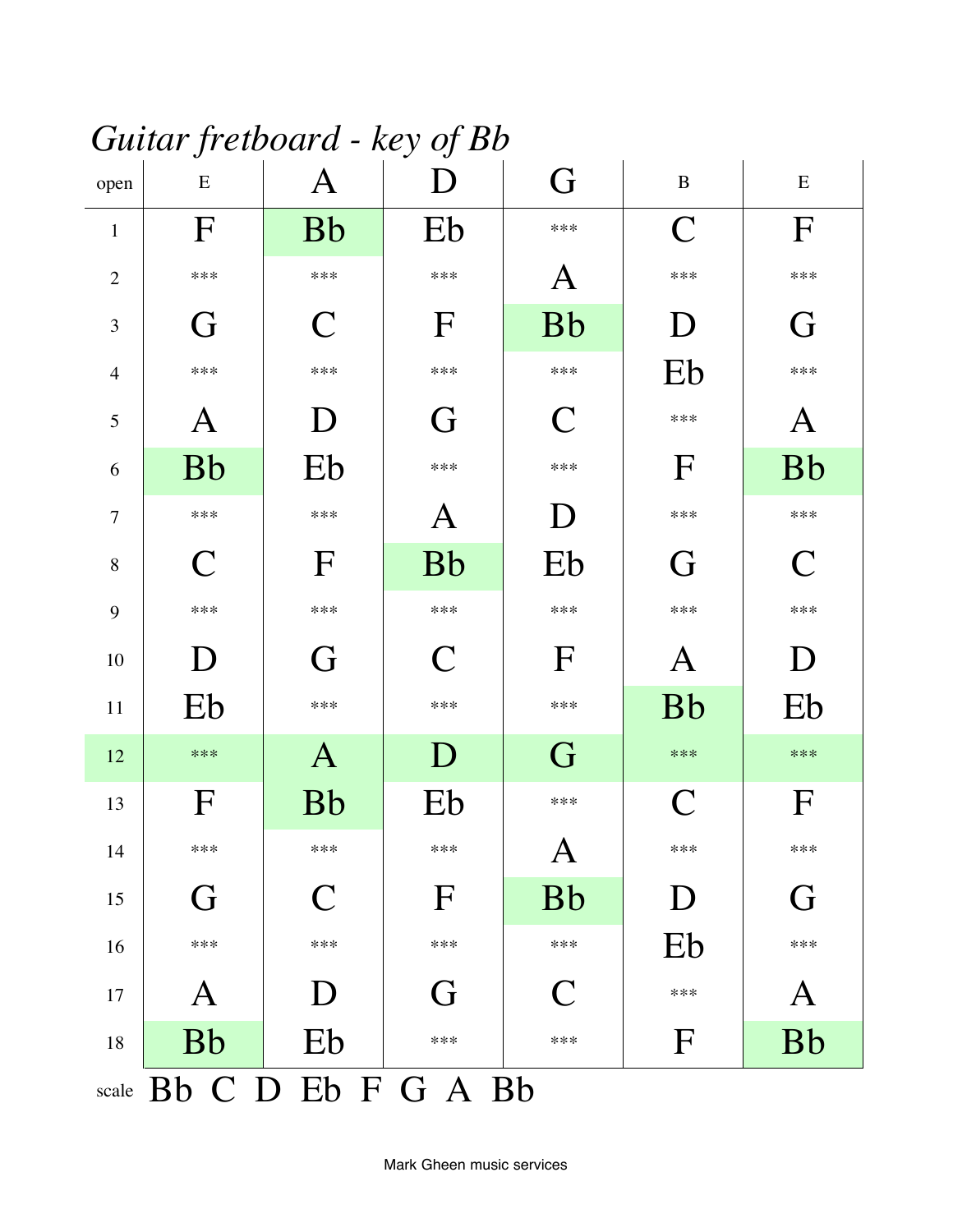#### Guitar fretboard - key of Eb

| open           | J<br>E                    | $\mathbf{A}$ | ◡<br>D       | G                                                                                                              | $\, {\bf B}$ | ${\bf E}$                 |
|----------------|---------------------------|--------------|--------------|----------------------------------------------------------------------------------------------------------------|--------------|---------------------------|
| $\mathbf{1}$   | F                         | <b>Bb</b>    | Eb           | Ab                                                                                                             | $\mathsf{C}$ | $\boldsymbol{\mathrm{F}}$ |
| $\overline{2}$ | $***$                     | $***$        | $***$        | $***$                                                                                                          | $***$        | $***$                     |
| 3              | G                         | $\mathsf{C}$ | F            | <b>Bb</b>                                                                                                      | D            | G                         |
| $\overline{4}$ | Ab                        | ***          | ***          | ***                                                                                                            | Eb           | Ab                        |
| 5              | $***$                     | D            | G            | $\mathsf{C}% _{M_{1},M_{2}}^{\alpha,\beta}(-\varepsilon)=\mathsf{C}_{M_{1},M_{2}}^{\alpha,\beta}(\varepsilon)$ | $***$        | $***$                     |
| 6              | <b>Bb</b>                 | Eb           | Ab           | ***                                                                                                            | $\mathbf{F}$ | <b>Bb</b>                 |
| $\overline{7}$ | $***$                     | $***$        | $***$        | D                                                                                                              | $***$        | $***$                     |
| $8\,$          | $\mathsf{C}$              | $\mathbf{F}$ | <b>Bb</b>    | Eb                                                                                                             | G            | $\mathsf{C}$              |
| 9              | $***$                     | $***$        | $***$        | $***$                                                                                                          | Ab           | ***                       |
| 10             | D                         | G            | $\mathsf{C}$ | $\Gamma$                                                                                                       | ***          | D                         |
| 11             | Eb                        | Ab           | $***$        | $***$                                                                                                          | <b>Bb</b>    | Eb                        |
| 12             | $***$                     | $***$        | D            | G                                                                                                              | $***$        | $***$                     |
| 13             | $\mathbf F$               | <b>Bb</b>    | Eb           | Ab                                                                                                             | $\mathsf{C}$ | $\mathbf F$               |
| 14             | ***                       | ***          | ***          | ***                                                                                                            | $***$        | $***$                     |
| 15             | G                         | C            | F            | <b>Bb</b>                                                                                                      | D            | G                         |
| 16             | Ab                        | ***          | ***          | ***                                                                                                            | Eb           | Ab                        |
| 17             | $***$                     | D            | G            | C                                                                                                              | $***$        | $***$                     |
| 18             | <b>Bb</b>                 | Eb           | Ab           | ***                                                                                                            | $\mathbf F$  | <b>Bb</b>                 |
|                | scale Eb F G Ab Bb C D Eb |              |              |                                                                                                                |              |                           |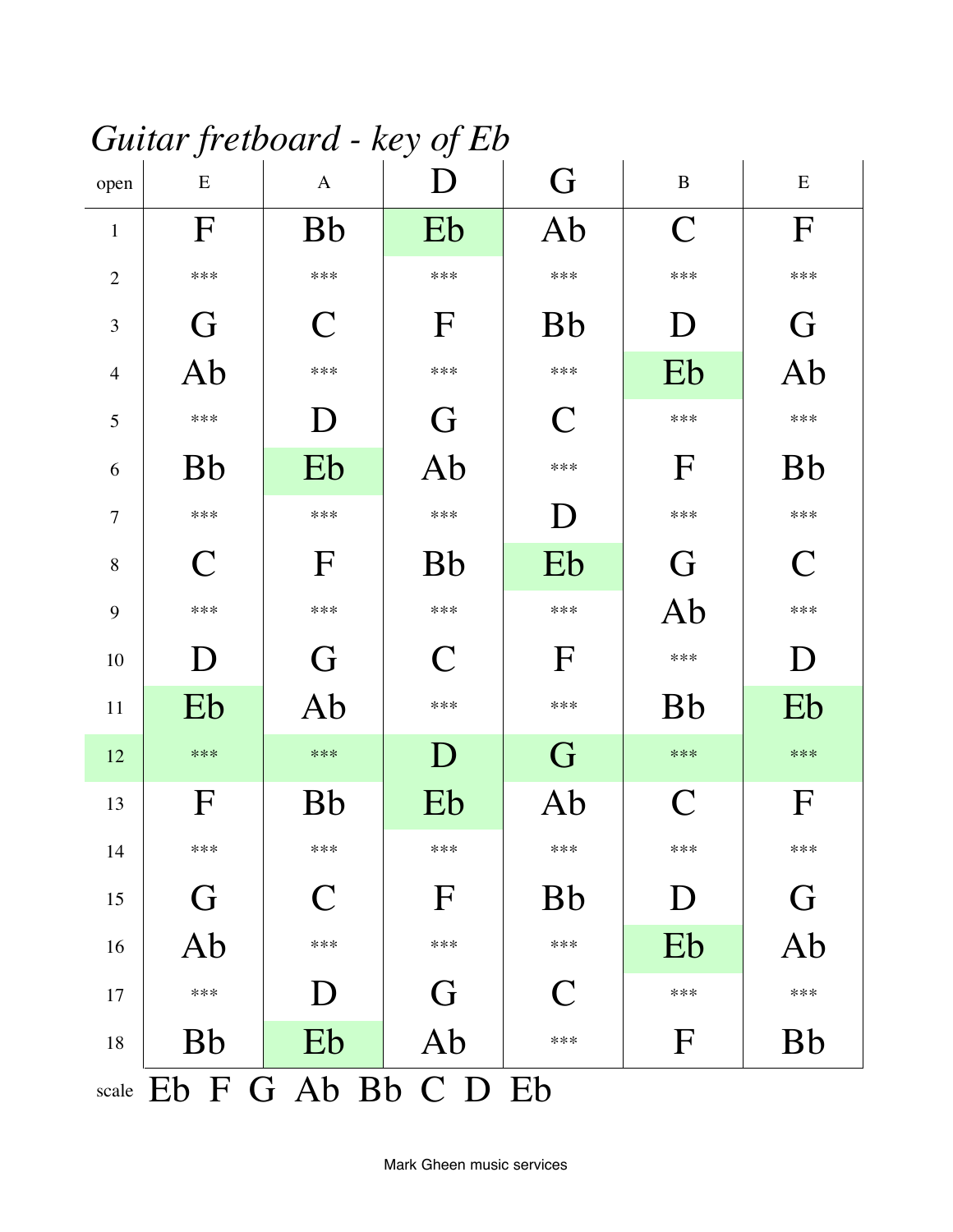Guitar fretboard - key of Ab

| open           | ${\bf E}$                  | $\mathbf{A}$ | ${\bf D}$    | G            | $\, {\bf B}$   | ${\bf E}$   |
|----------------|----------------------------|--------------|--------------|--------------|----------------|-------------|
| $\mathbf{1}$   | F                          | <b>Bb</b>    | Eb           | Ab           | $\overline{C}$ | F           |
| $\overline{2}$ | $***$                      | ***          | $***$        | $***$        | Db             | ***         |
| 3              | G                          | $\mathsf{C}$ | $\mathbf F$  | <b>Bb</b>    | $***$          | G           |
| $\overline{4}$ | Ab                         | Db           | ***          | ***          | Eb             | Ab          |
| 5              | ***                        | ***          | G            | $\mathsf{C}$ | $***$          | ***         |
| 6              | <b>Bb</b>                  | Eb           | Ab           | Db           | $\mathbf{F}$   | <b>Bb</b>   |
| $\overline{7}$ | ***                        | ***          | ***          | ***          | ***            | ***         |
| 8              | $\mathcal C$               | $\mathbf{F}$ | <b>Bb</b>    | Eb           | G              | $\mathbf C$ |
| 9              | Db                         | ***          | ***          | ***          | Ab             | Db          |
| 10             | $***$                      | G            | $\mathcal C$ | $\mathbf{F}$ | $***$          | $***$       |
| 11             | Eb                         | Ab           | Db           | ***          | <b>Bb</b>      | Eb          |
| 12             | $***$                      | ***          | $***$        | G            | $***$          | $***$       |
| 13             | $\mathbf{F}$               | <b>Bb</b>    | Eb           | Ab           | $\mathbf C$    | $\mathbf F$ |
| 14             | $***$                      | ***          | $***$        | ***          | Db             | $***$       |
| 15             | G                          | C            | $\mathbf F$  | <b>Bb</b>    | ***            | G           |
| 16             | Ab                         | Db           | ***          | ***          | Eb             | Ab          |
| 17             | $***$                      | ***          | G            | $\mathsf{C}$ | $***$          | $***$       |
| $18\,$         | <b>Bb</b>                  | Eb           | Ab           | Db           | F              | <b>Bb</b>   |
|                | scale Ab Bb C Db Eb F G Ab |              |              |              |                |             |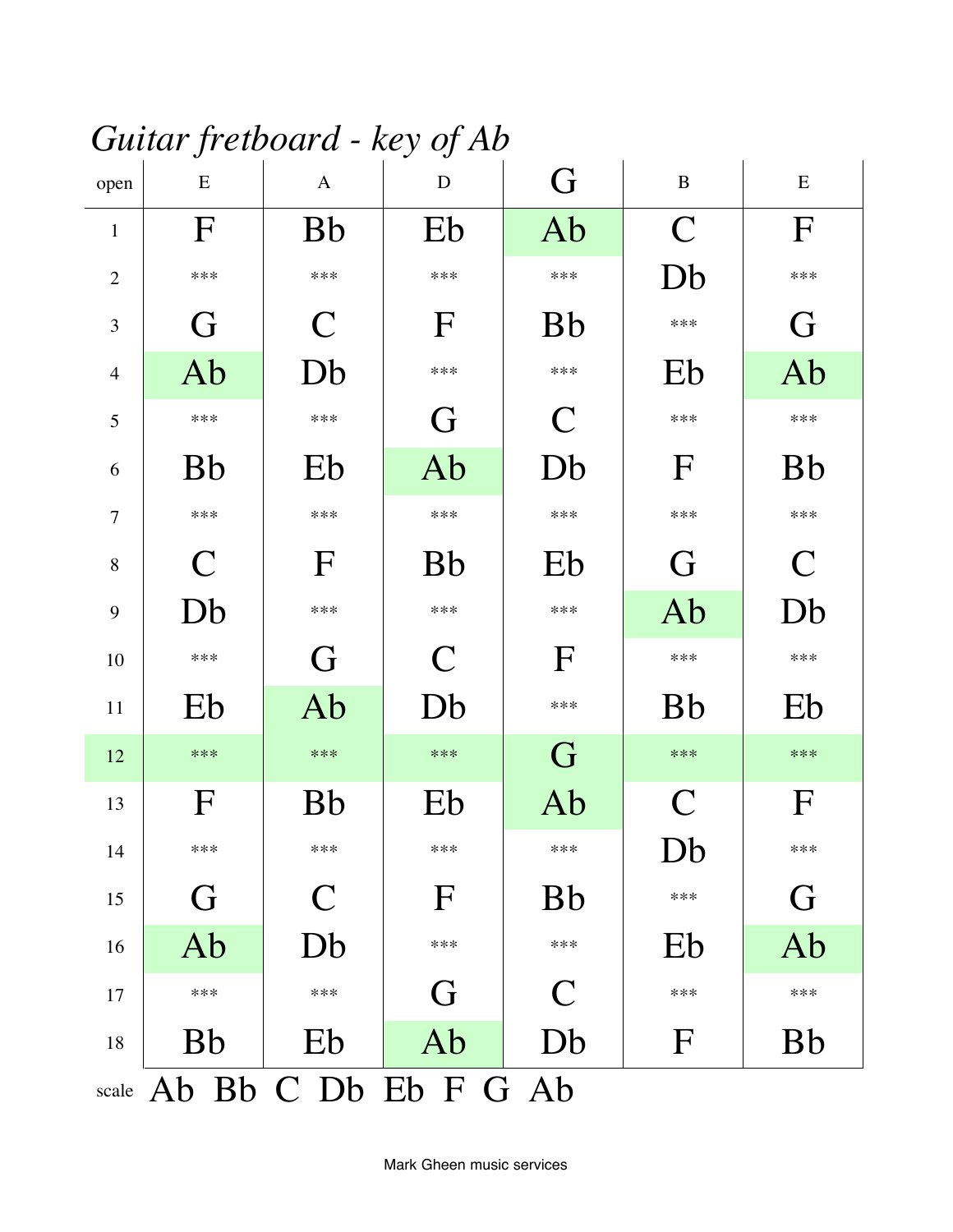#### Guitar fretboard - key of Db

| open           | E                           | $\mathbf{A}$ | $\mathbf D$  | $\mathbf G$  | $\, {\bf B}$ | ${\bf E}$    |
|----------------|-----------------------------|--------------|--------------|--------------|--------------|--------------|
| $\mathbf{1}$   | $\mathbf F$                 | <b>Bb</b>    | Eb           | Ab           | $\mathbf C$  | $\mathbf F$  |
| $\overline{2}$ | Gb                          | $***$        | $***$        | $***$        | Db           | Gb           |
| 3              | $***$                       | $\mathsf{C}$ | $\mathbf F$  | <b>Bb</b>    | $***$        | $***$        |
| $\overline{4}$ | Ab                          | Db           | Gb           | ***          | Eb           | Ab           |
| 5              | $***$                       | $***$        | $***$        | $\mathbf C$  | $***$        | ***          |
| 6              | <b>Bb</b>                   | Eb           | Ab           | Db           | $\mathbf{F}$ | <b>Bb</b>    |
| $\tau$         | ***                         | ***          | $***$        | ***          | Gb           | ***          |
| $8\,$          | $\mathsf{C}$                | $\mathbf F$  | <b>Bb</b>    | Eb           | ***          | $\mathsf{C}$ |
| 9              | Db                          | Gb           | $***$        | ***          | Ab           | Db           |
| 10             | ***                         | $***$        | $\mathsf{C}$ | $\Gamma$     | ***          | $***$        |
| 11             | Eb                          | Ab           | Db           | Gb           | <b>Bb</b>    | Eb           |
| 12             | ***                         | $***$        | $***$        | $***$        | $***$        | $***$        |
| 13             | $\mathbf{F}$                | <b>Bb</b>    | Eb           | Ab           | $\mathcal C$ | $\mathbf F$  |
| 14             | Gb                          | ***          | ***          | ***          | Db           | Gb           |
| 15             | $***$                       | C            | $\mathbf F$  | <b>Bb</b>    | $***$        | $***$        |
|                | Ab                          | Db           | Gb           | ***          | Eb           | Ab           |
|                | $***$                       | $***$        | ***          | $\mathsf{C}$ | $***$        | $***$        |
|                | <b>Bb</b>                   | Eb           | Ab           | Db           | F            | <b>Bb</b>    |
|                | scale Db Eb F Gb Ab Bb C Db |              |              |              |              |              |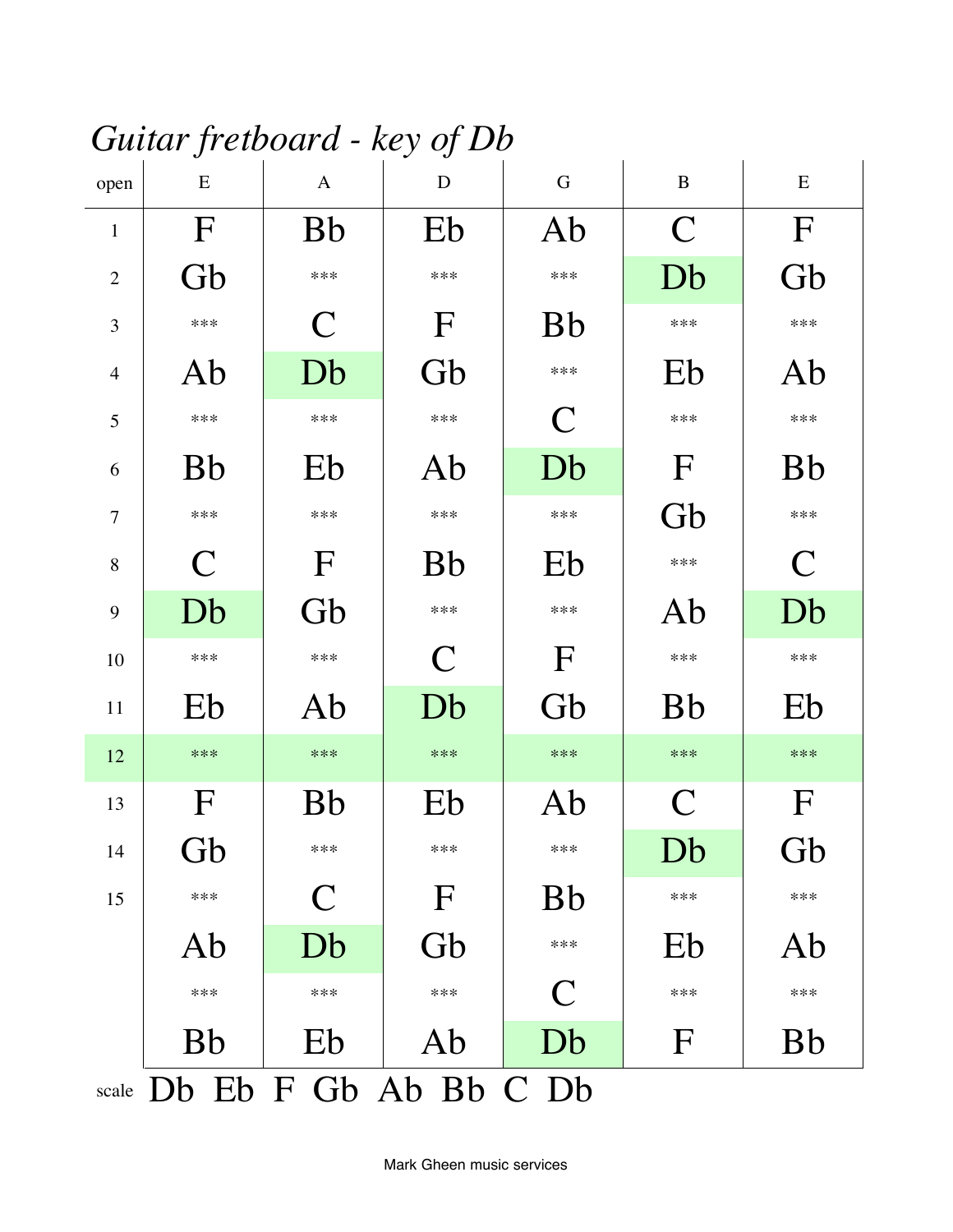#### Guitar fretboard - key of Gb

| open           | E                                | $\mathbf{A}$ | $\mathbf D$ | ${\bf G}$ | $(B)$ Cb     | ${\bf E}$    |  |  |  |
|----------------|----------------------------------|--------------|-------------|-----------|--------------|--------------|--|--|--|
| $\mathbf{1}$   | F                                | <b>Bb</b>    | Eb          | Ab        | $***$        | $\mathbf F$  |  |  |  |
| $\overline{2}$ | Gb                               | $(B)$ Cb     | ***         | ***       | Db           | Gb           |  |  |  |
| 3              | ***                              | ***          | $\mathbf F$ | <b>Bb</b> | $***$        | $***$        |  |  |  |
| $\overline{4}$ | Ab                               | Db           | Gb          | $(B)$ Cb  | Eb           | Ab           |  |  |  |
| 5              | ***                              | $***$        | ***         | ***       | $***$        | ***          |  |  |  |
| 6              | <b>Bb</b>                        | Eb           | Ab          | Db        | $\mathbf{F}$ | <b>Bb</b>    |  |  |  |
| $\overline{7}$ | $(B)$ Cb                         | ***          | $***$       | ***       | Gb           | $(B)$ Cb     |  |  |  |
| 8              | ***                              | $\mathbf{F}$ | <b>Bb</b>   | Eb        | $***$        | $***$        |  |  |  |
| 9              | Db                               | Gb           | $(B)$ Cb    | ***       | Ab           | Db           |  |  |  |
| 10             | ***                              | ***          | ***         | $\Gamma$  | ***          | ***          |  |  |  |
| 11             | Eb                               | Ab           | Db          | Gb        | <b>Bb</b>    | Eb           |  |  |  |
| 12             | $***$                            | ***          | $***$       | $***$     | $(B)$ Cb     | $***$        |  |  |  |
| 13             | F                                | <b>Bb</b>    | Eb          | Ab        | $***$        | $\mathbf{F}$ |  |  |  |
| 14             | Gb                               | <b>B</b> Cb  | ***         | ***       | Db           | Gb           |  |  |  |
| 15             | ***                              | ***          | F           | <b>Bb</b> | ***          | ***          |  |  |  |
| 16             | Ab                               | Db           | Gb          | $(B)$ Cb  | Eb           | Ab           |  |  |  |
| 17             | $***$                            | ***          | $***$       | ***       | $***$        | $***$        |  |  |  |
| 18             | <b>Bb</b>                        | Eb           | Ab          | Db        | $\mathbf{F}$ | <b>Bb</b>    |  |  |  |
|                | scale Gb Ab Bb Cb (B) Db Eb F Gb |              |             |           |              |              |  |  |  |